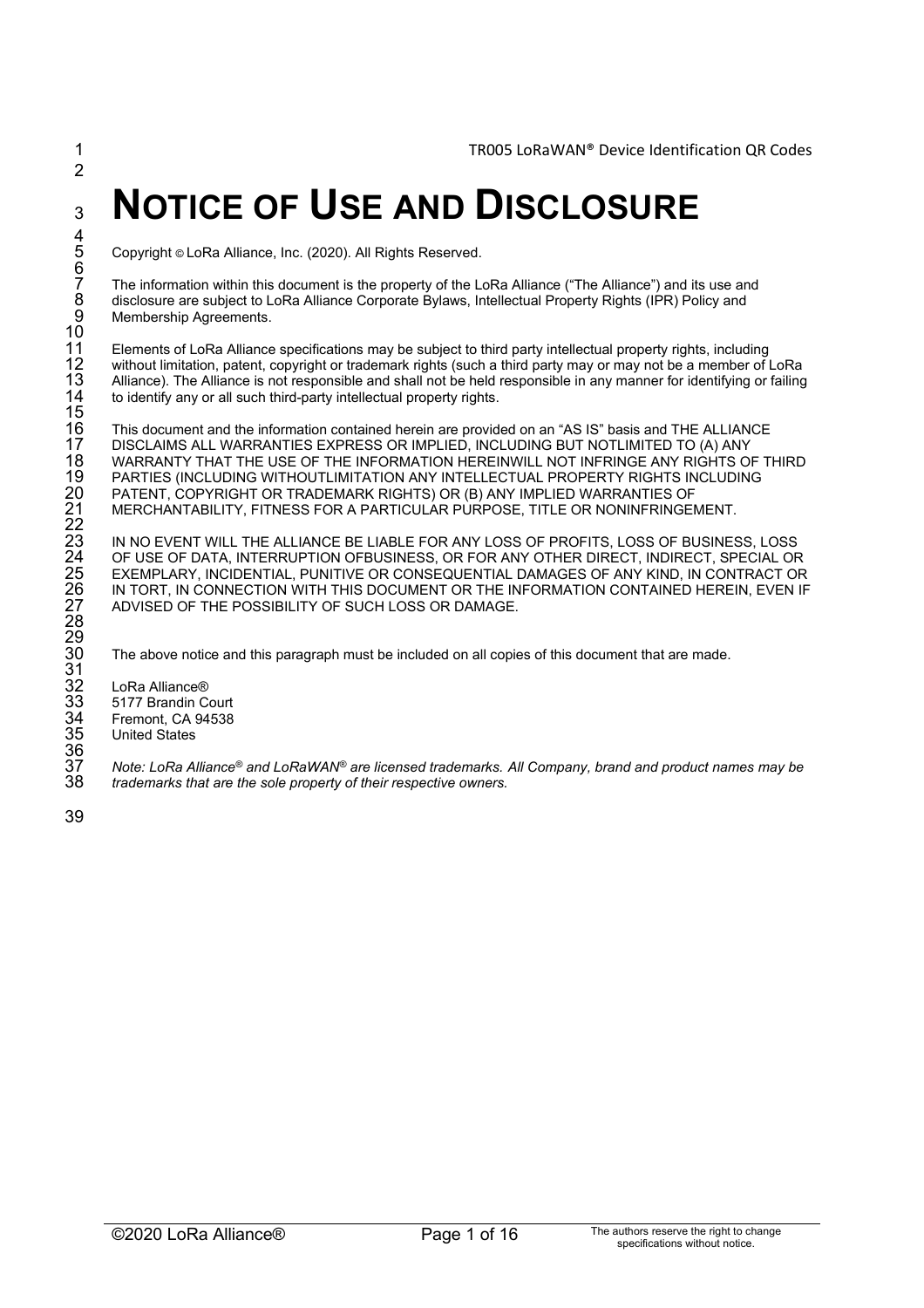



## **LoRaWAN® Device Identification QR Codes for Automated Onboarding Technical Recommendation (TR005)**

- 46<br>47 **Authored by the LoRa Alliance Technical Committee**
- 48<br>49
- **Technical Committee Chair and Vice-Chair:** A. YEGIN (Actility), O. SELLER (Semtech)

# 51<br>52

 **Editors**: A. YEGIN (Actility), J. KNAPP (Semtech)

## 

 **Contributors**: R. APFELDORFER (Actility), J. KNAPP (Semtech), A. YEGIN (Actility)

- **Version**: 1.0.0 **Date**: Oct 19, 2020
- **Status:** Final
-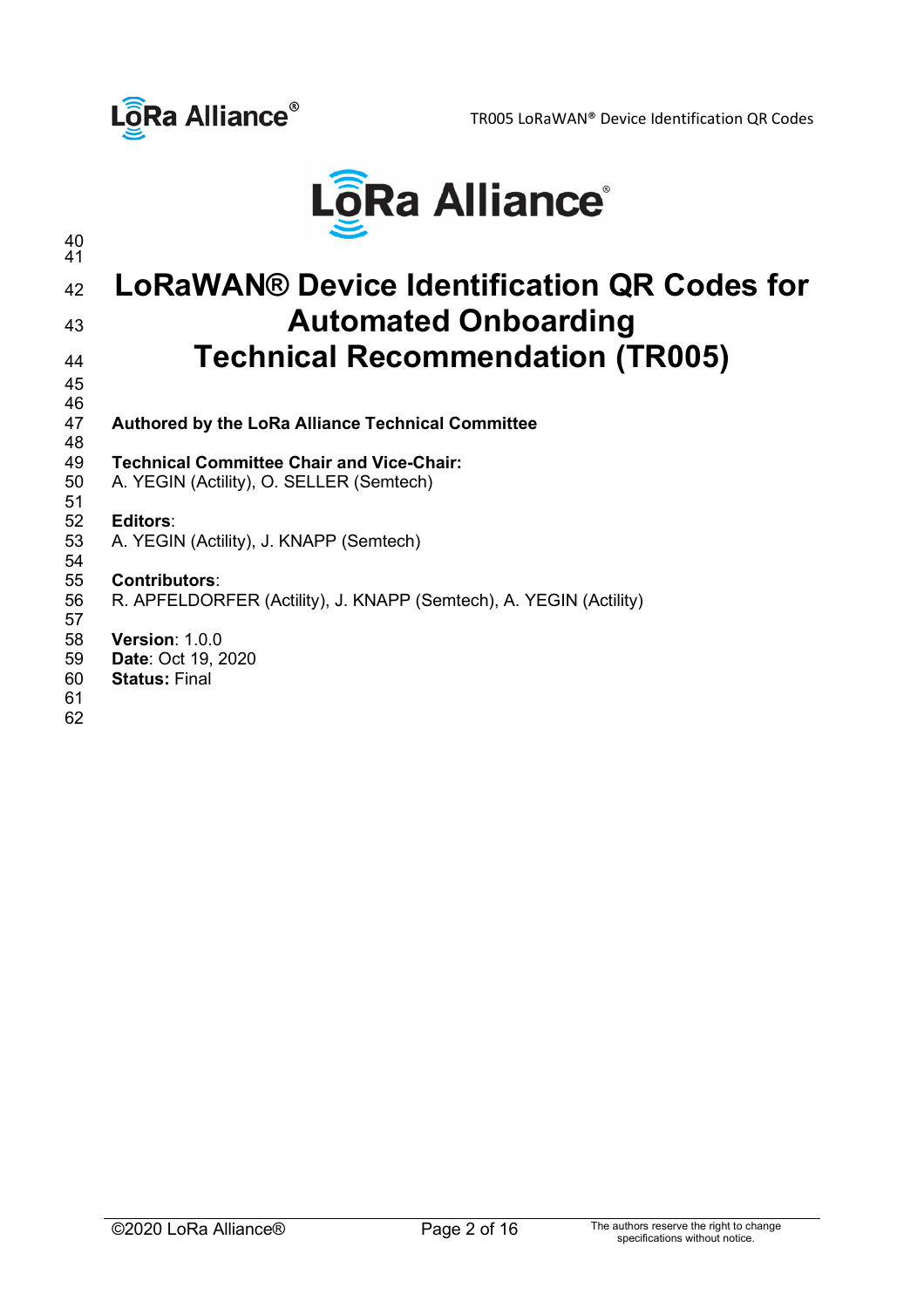

TR005 LoRaWAN® Device Identification QR Codes

#### **Contents** 63

| 64 | 1              |  |
|----|----------------|--|
| 65 | 2              |  |
| 66 | 3              |  |
| 67 | 4              |  |
| 68 | 41             |  |
| 69 | 4.2            |  |
| 70 |                |  |
| 71 | 422            |  |
| 72 | 423            |  |
| 73 | 424            |  |
| 74 |                |  |
| 75 |                |  |
| 76 | $5^{\circ}$    |  |
| 77 | 5.1            |  |
| 78 | 5.2            |  |
| 79 | 5.3            |  |
| 80 |                |  |
| 81 |                |  |
| 82 | 6.             |  |
| 83 |                |  |
| 84 | $\overline{7}$ |  |
| 85 |                |  |

#### **Tables** 86

90

#### **Figures** 91

| 94 |  |  |
|----|--|--|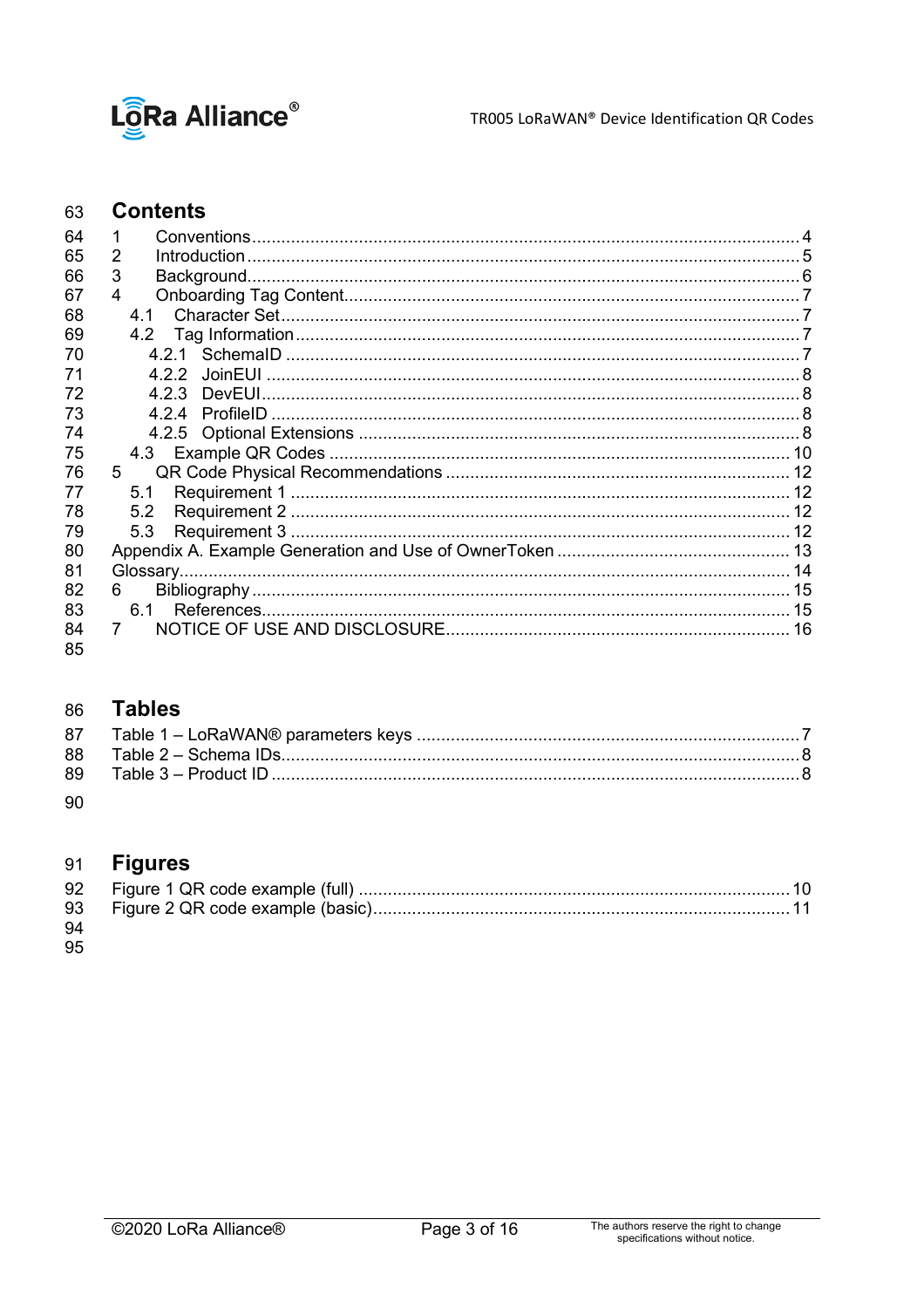

## <span id="page-3-0"></span>96 **1 Conventions**

97<br>98

98 The key words "MUST", "MUST NOT", "REQUIRED", "SHALL", "SHALL NOT", "SHOULD",

99 "SHOULD NOT", "RECOMMENDED", "MAY", and "OPTIONAL" in this document are to be 100 interpreted as described in RFC 2119.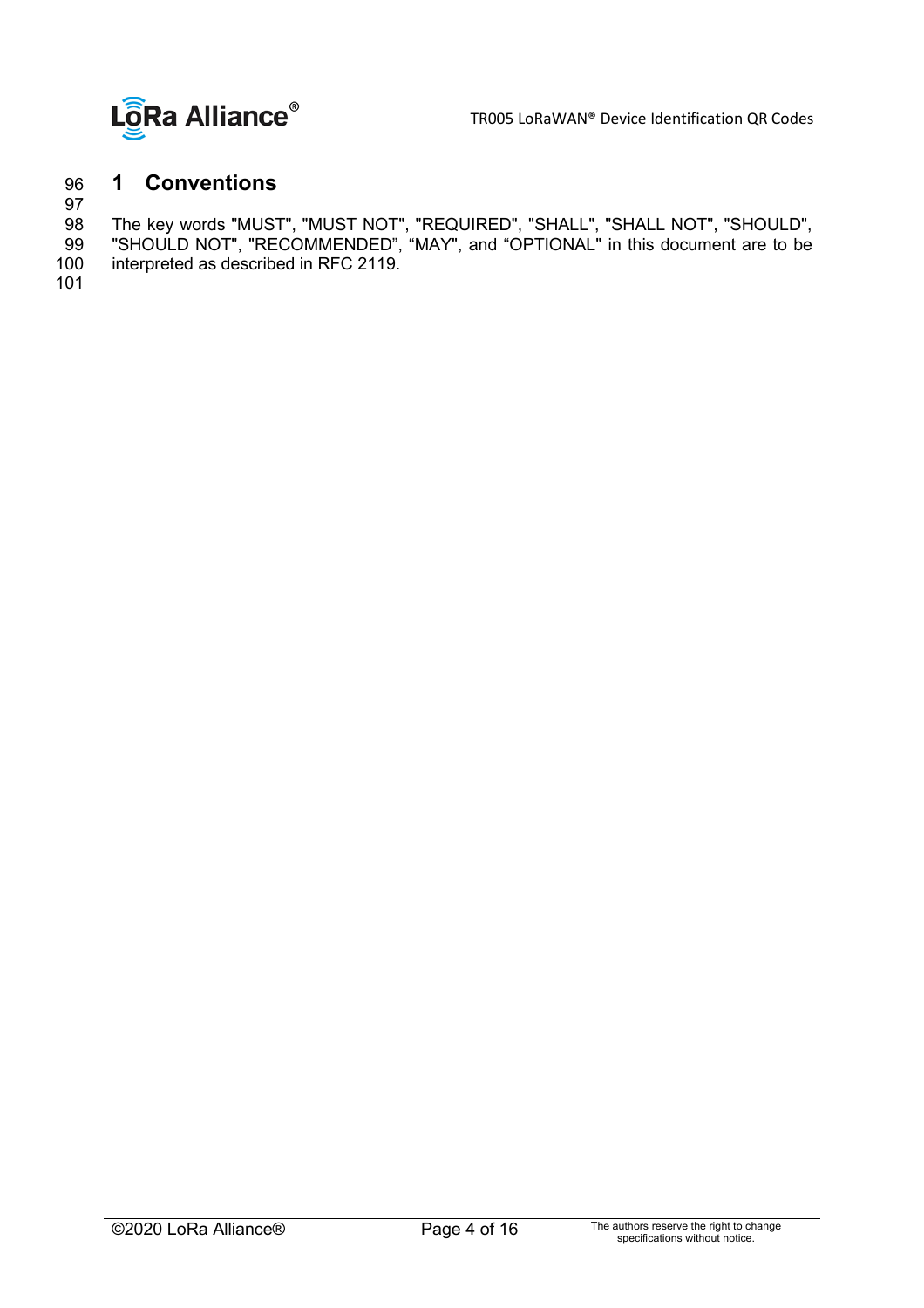

## <span id="page-4-0"></span>102 **2 Introduction**

103

This document recommends a standard tagging scheme for LoRaWAN® devices to simplify 105 the device onboarding steps onto a LoRaWAN® network.

106

107 It provides a low-cost and practical method for a variety of LoRaWAN® devices to be<br>108 securely onboarded by the device owner. By utilizing industry-accepted norms for

108 securely onboarded by the device owner. By utilizing industry-accepted norms for<br>109 information processing, this recommendation enables the LoRaWAN® members to

109 information processing, this recommendation enables the LoRaWAN® members to<br>110 implement a quick, easy, secure, and interoperable method for onboarding a device

- 110 implement a quick, easy, secure, and interoperable method for onboarding a device through<br>111 optical reading or manual entry.
- optical reading or manual entry.
- 112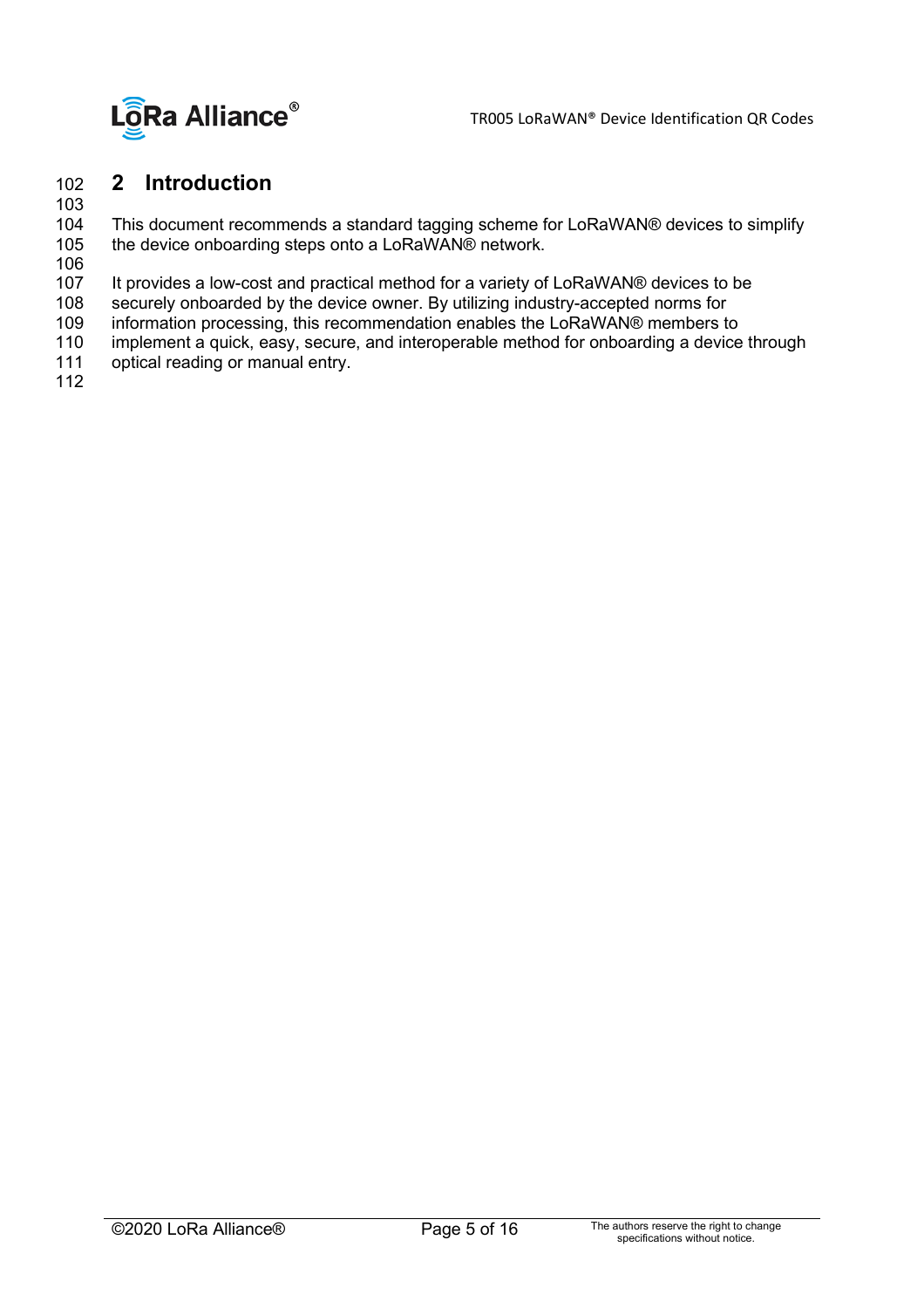

#### <span id="page-5-0"></span>113 **3 Background**

114

LoRaWAN devices are generally manufactured in bulk and personalized with their unique 116 DevEUI, JoinEUI, security key(s) and DevAddr (in the case of ABP devices), at the time of manufacturing.

- 
- 118<br>119 119 In order for devices to be accepted by the network, relevant device information must be 120 shared with each network element prior to device activation. This process is called
- 120 shared with each network element prior to device activation. This process is called 121 provisioning. provisioning.
- 

122<br>123 123 The process of associating an owner and verifying permission to use a network is called<br>124 Onboarding. During the onboarding process a generic provisioned device is associated w

- 124 onboarding. During the onboarding process a generic provisioned device is associated with<br>125 its owner and, optionally, meta-data that eases the management or use of the device. These
- its owner and, optionally, meta-data that eases the management or use of the device. These
- 126 devices may be offboarded when a user no longer desires to be responsible for the device.
- 127<br>128
- 128 Device attributes directly or indirectly identified by the QR code SHALL be valid when the 129 device is put to use for the first time. Please note that they MAY change throughout the 129 device is put to use for the first time. Please note that they MAY change throughout the 130 lifecycle of the device, e.g., by changing the JoinEUI over-the-air or using FUOTA to
- 130 lifecycle of the device, e.g., by changing the JoinEUI over-the-air or using FUOTA to<br>131 updrade the firmware and the Device Profile. Addressing issues that may arise from
- 131 upgrade the firmware and the Device Profile. Addressing issues that may arise from such a<br>132 change is outside the scope of this document.
- change is outside the scope of this document.
- 133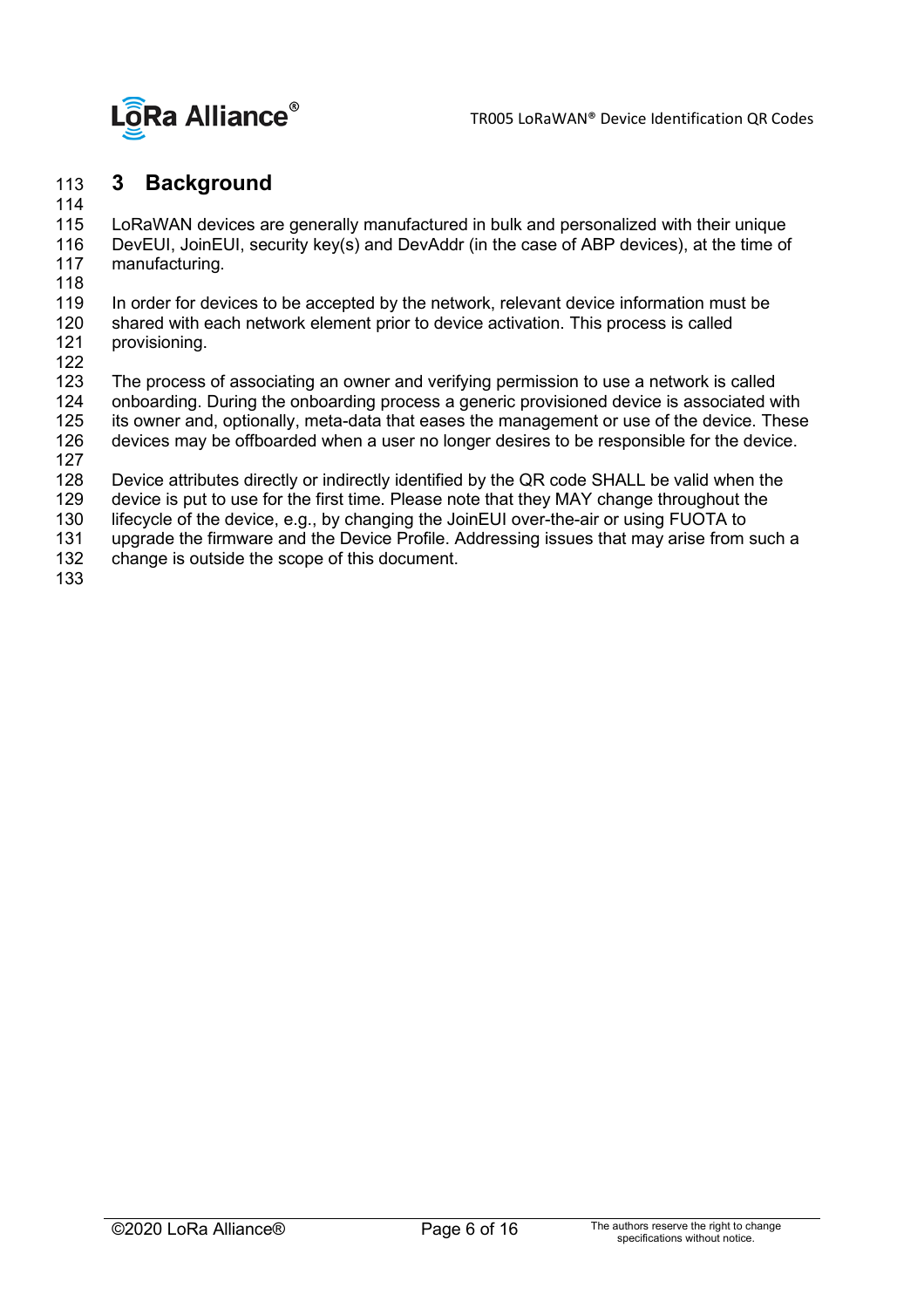

#### <span id="page-6-1"></span><span id="page-6-0"></span>134 **4 Onboarding Tag Content**

#### 135 **4.1 Character Set**

136<br>137

137 Only the ALPHA and DIGIT characters as defined in IETF RFC 5234 [RFC5234], ".", and ":"<br>138 SHALL be utilized. ALPHA characters SHALL be upper case. SHALL be utilized. ALPHA characters SHALL be upper case.

#### <span id="page-6-2"></span>139 **4.2 Tag Information**

140<br>141

Data is organized similarly to URN. A specific sequence of values and optional values are 142 delimited by a ":".

143

**Note:** This document has been written to enable the option to adopt this identifier within a standard URN as managed by IETF in the future. this identifier within a standard URN as managed by IETF in the future. Specifically, this document would allow the identifier as described to be **prefaced by "URN:DEV:LW:"** if and when IANA allocates this URN to **the LoRa Alliance.** 

149

150<br>151 The preface of the identifier SHALL only consist of "LW:".

152<br>153 153 The identifier SHALL be, at the minimum, composed of the following mandatory values, and 154 always in this order: SchemalD, JoinEUI, DevEUI, ProfileID. always in this order: SchemaID, JoinEUI, DevEUI, ProfileID.

155

156 The mandatory values MAY be followed by one or more optional extensions. The optional 157 extensions are CheckSum, OwnerToken, SerNum, and Proprietary extension and are pre-<br>158 fixed by a parameter key: fixed by a parameter key:

159

| <b>Parameters</b> | Key | <b>Description</b>           |
|-------------------|-----|------------------------------|
| CheckSum          |     | QR Checksum                  |
| OwnerToken        |     | Owner Token                  |
| SerNum            |     | Device Serial Number         |
| Proprietary       | D   | <b>Proprietary Extension</b> |

<span id="page-6-4"></span>160 **Table 1 – LoRaWAN® parameters keys**

161 The maximum size of the full tag information shall be 128 characters, 48 characters are

162 consumed by the mandatory information which leaves 80 characters for the optional extensions

#### <span id="page-6-3"></span>164 **4.2.1 SchemaID**

165

166 The SchemaID is used to indicate the schema that should be applied to the remaining data<br>167 of the identifier. The SchemaID consists of two characters and is currently defined in the 167 of the identifier. The SchemaID consists of two characters and is currently defined in the 168 following table. following table.

- 169
- 170
- 171
- 172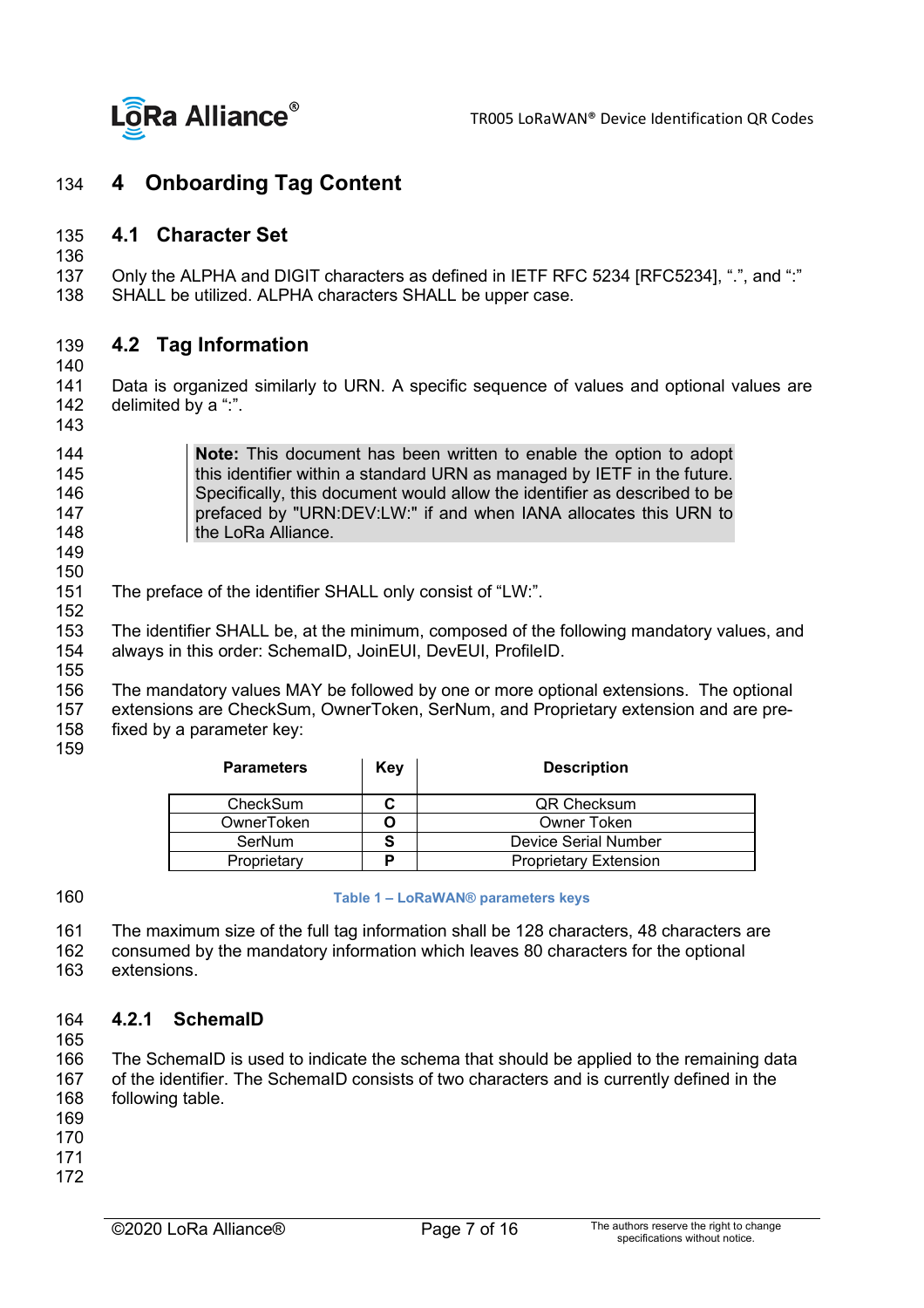

| <b>Schema ID</b> | <b>Description</b>                                                 |
|------------------|--------------------------------------------------------------------|
|                  | Device Schema Version 0 – the schema<br>described in this document |
|                  |                                                                    |

- 173
- 

<span id="page-7-4"></span>174 **Table 2 – Schema IDs**

175

#### <span id="page-7-0"></span>176 **4.2.2 JoinEUI**

177

178 JoinEUI is the initial JoinEUI value used by the device after shipment (in case the device 179 uses multiple JoinEUIs) that identifies the JS uniquely in the LoRaWAN® Backend 179 uses multiple JoinEUIs) that identifies the JS uniquely in the [LoRaWAN®](#page-14-2) Backend<br>180 Interfaces 1.0 Specification. [Interfaces 1.0 Specification.](#page-14-2)

- 181
- 182 The JoinEUI, formerly AppEUI, value uses a hexadecimal representation resulting in 16 characters

#### <span id="page-7-1"></span>184 **4.2.3 DevEUI**

185

# 186 IEEE allocates an Organization Unique Identifier and identifier range to the manufacturer of 187 the subsystem running the LoRaWAN® stack (please refer to **IEEE Registration**

187 the subsystem running the LoRaWAN® stack (please refer to **IEEE Registration** 

## Authority).

189 DevEUI consist of 8 bytes and is described in the LoRaWAN® Link-layer Specification [LW].

190<br>191 The DevEUI value uses a hexadecimal representation resulting in 16 characters.

#### <span id="page-7-2"></span>192 **4.2.4 ProfileID**

193<br>194 The profile identifier encodes a Vendor Identifier and a Vendor Profile Identifier as a 195 hexadecimal representation resulting in 8 characters.

196

| <b>ProfileID</b> | VendorID | <b>VendorProfileID</b> |  |
|------------------|----------|------------------------|--|
| Size (Bytes)     |          |                        |  |

198 **Table 3 – Product ID** 

<span id="page-7-5"></span>197

199<br>200 200 VendorID is assigned by the LoRa Alliance [VID]. The VendorID, 0xFFFF, is to be utilized 201 prior to commercial production of a device.

prior to commercial production of a device.

202<br>203 VendorProfileID is assigned by the device manufacturer for commercial products. Because 204 the ProfileID may be used as an index on a Device Profile database or payload decoding 205 database, the manufacturer SHALL use a distinct VendorProfileID for devices with different 206<br>206 Device Profiles IBEI or pavload encodings. Device Profiles [BE] or payload encodings.

#### <span id="page-7-3"></span>207 **4.2.5 Optional Extensions**

#### 208 **4.2.5.1 Checksum**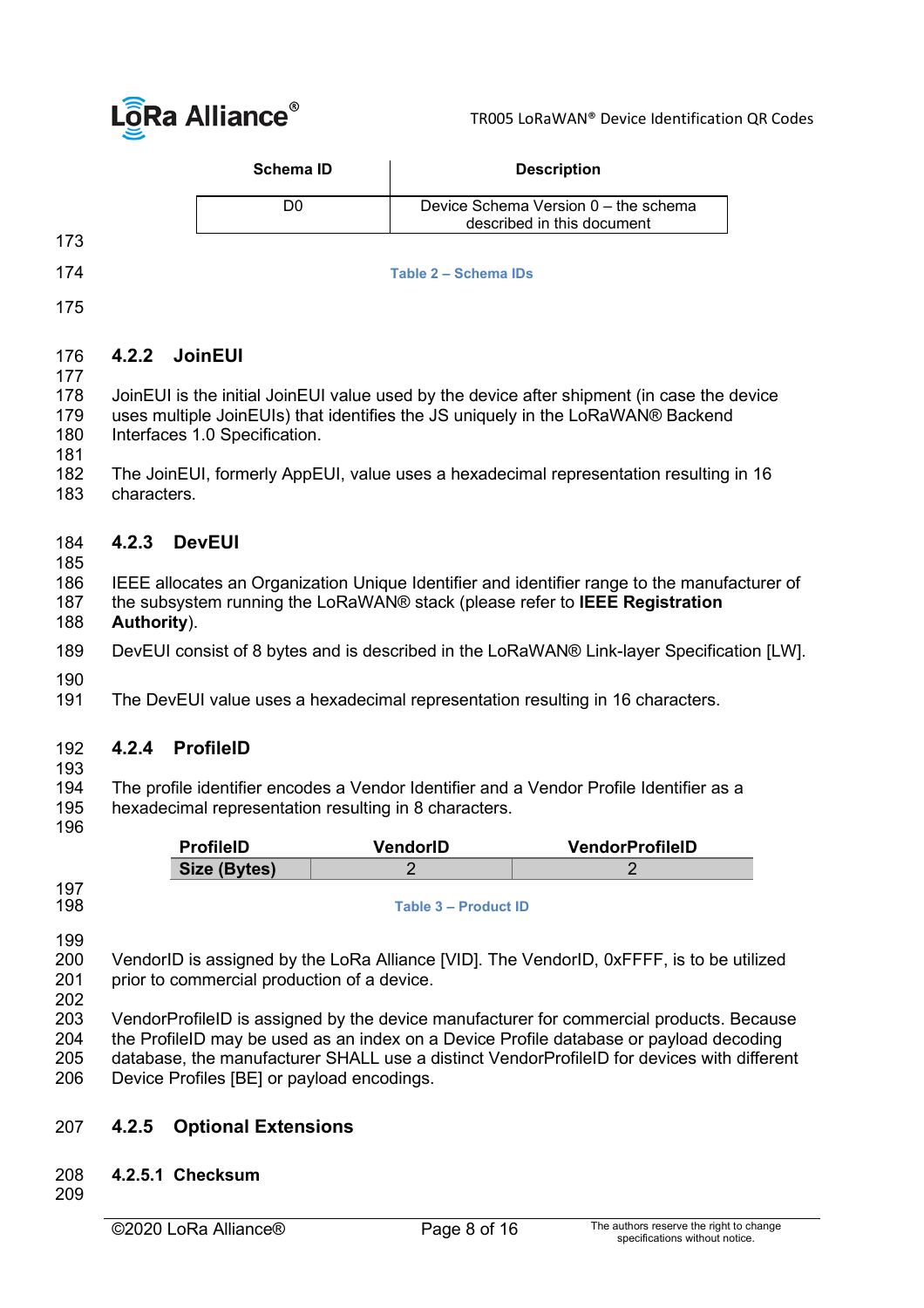

210 The Checksum is used to validate the data integrity. Even though QR codes have their own<br>211 built-in integrity checks, this explicit checksum is useful when the content of the QR code is

- 211 built-in integrity checks, this explicit checksum is useful when the content of the QR code is<br>212 presented as plain text. Checksum is generated using the CRC-16-MODBUS ICRCI of the
- 212 presented as plain text. Checksum is generated using the CRC-16-MODBUS [CRC] of the 213 full QR content except the Checksum field itself, and presented in hexadecimal format
- 213 full QR content except the Checksum field itself, and presented in hexadecimal format<br>214 without the leading "0x".
- <span id="page-8-0"></span>without the leading "0x".

#### 215 **4.2.5.2 OwnerToken**

- 
- 216 The OwnerToken is used to prove the ownership of the end-device (as identified by its<br>217 DevEUI) to a system that allows the device owner to create and modify settings associa
- 217 DevEUI) to a system that allows the device owner to create and modify settings associated<br>218 vith the end-device. For example: Registering the end-device on the home NS and setting with the end-device. For example: Registering the end-device on the home NS and setting 219 the home NS of the end-device on the JS.
- 
- 
- 220 It is RECOMMENDED that OwnerToken is not used for retrieving any confidential<br>221 information related to the end-device. Using it for such purposes requires the Own 221 information related to the end-device. Using it for such purposes requires the OwnerToken<br>222 to be protected at the same level as the AppKey/NwkKey. to be protected at the same level as the AppKey/NwkKey.
- 223 The OwnerToken SHALL be protected against unauthorized access on the end-device until<br>224 it is used by the legitimate owner of the device (e.g., not accessible until the end-device is
- 224 it is used by the legitimate owner of the device (e.g., not accessible until the end-device is 225 unpacked). unpacked).
- 226 How the OwnerToken is generated, delivered to the systems verifying its value, and whether<br>227 it is a one-time-use value are outside the scope of this document. See Appendix A for an 227 it is a one-time-use value are outside the scope of this document. See Appendix A for an 228 example. example.

#### 229 **4.2.5.3 SerNum**

230

231 The SerNum, serial number, is a unique identifier assigned during the product manufacturing

- 232 process. The SerNum does not need to be strictly a number and may contain any<br>233 characters, with the exception of the ":" from the available alphabet indicated in Se
- 233 characters, with the exception of the ":" from the available alphabet indicated in Section 5.1<br>234 of this document.
- of this document.

#### 235 **4.2.5.4 Proprietary**

- 236
- 237 Tag content can be extended using proprietary schemes, using any characters, with the 238 exception of the ":" from the available alphabet indicated in Section 5.1 of this document.
- 239<br>240 240 The ProfileID field may be used to determine the interpretation of the proprietary extensions<br>241 and SerNum field. and SerNum field
- 242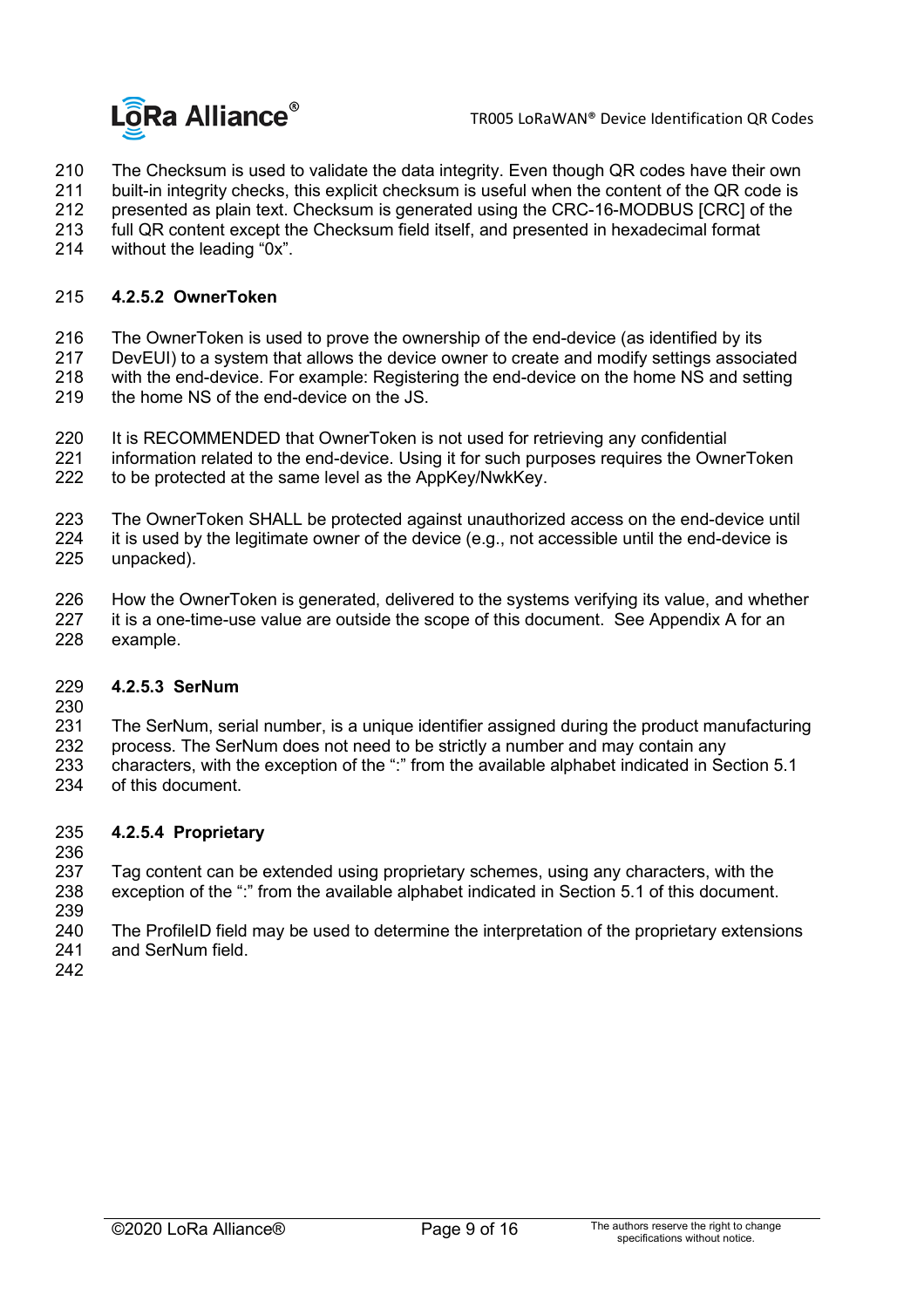

TR005 LoRaWAN® Device Identification QR Codes

<span id="page-9-0"></span>243

#### 244 **4.3 Example QR Codes**

- 245<br>246
- Given:
- 247<br>248
- 248 SchemaID of D0<br>249 JoinEUI of 11-22
- 249 JoinEUI of 11-22-33-44-55-66-77-88
- 250 DevEUI of AA-BB-CC-DD-EE-FF-00-11<br>251 ProfileID of AABB-1122
- ProfileID of AABB-1122
- 252 OwnerToken of AABBCCDDEEFF<br>253 SerNum of YYWWNNNNNN
- 253 SerNum of YYWWNNNNNNN<br>254 Proprietary of FOOBAR
- 254 Proprietary of FOOBAR<br>255 CheckSum of AF2C
- CheckSum of AF2C
- 256<br>257 This requires size 4 and can only have ECC=Medium.
- 258
- 
- 259<br>260 Here are the 88 bytes of data: 261<br>262
- 262 LW:D0:1122334455667788:AABBCCDDEEFF0011:AABB1122:OAABBCCDDEEFF:<br>263 SYYWWNNNNNN:PFOOBAR:CAF2C 263 SYYWWNNNNNN:PFOOBAR:CAF2C
- 264
- 265<br>266 And the QR code:



**Figure 1 QR code example (full)**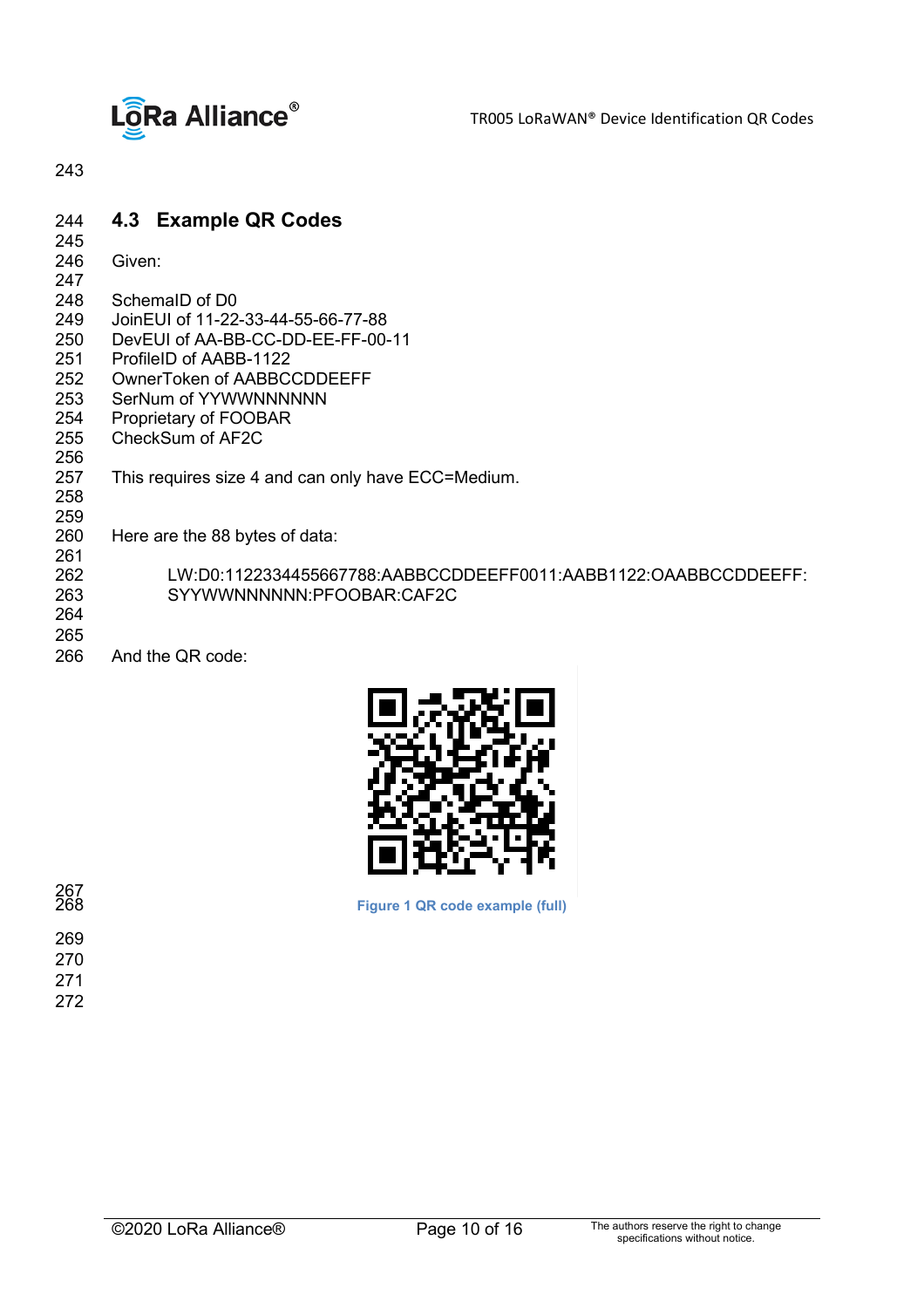

273 Example of minimal mandatory: 275 This requires size 4 and can have ECC=High. 277 278 Here are the 48 bytes of data: 280 281 LW:D0:1122334455667788:AABBCCDDEEFF0011:AABB1122 282 283 And the QR code:



**Figure 2 QR code example (basic)**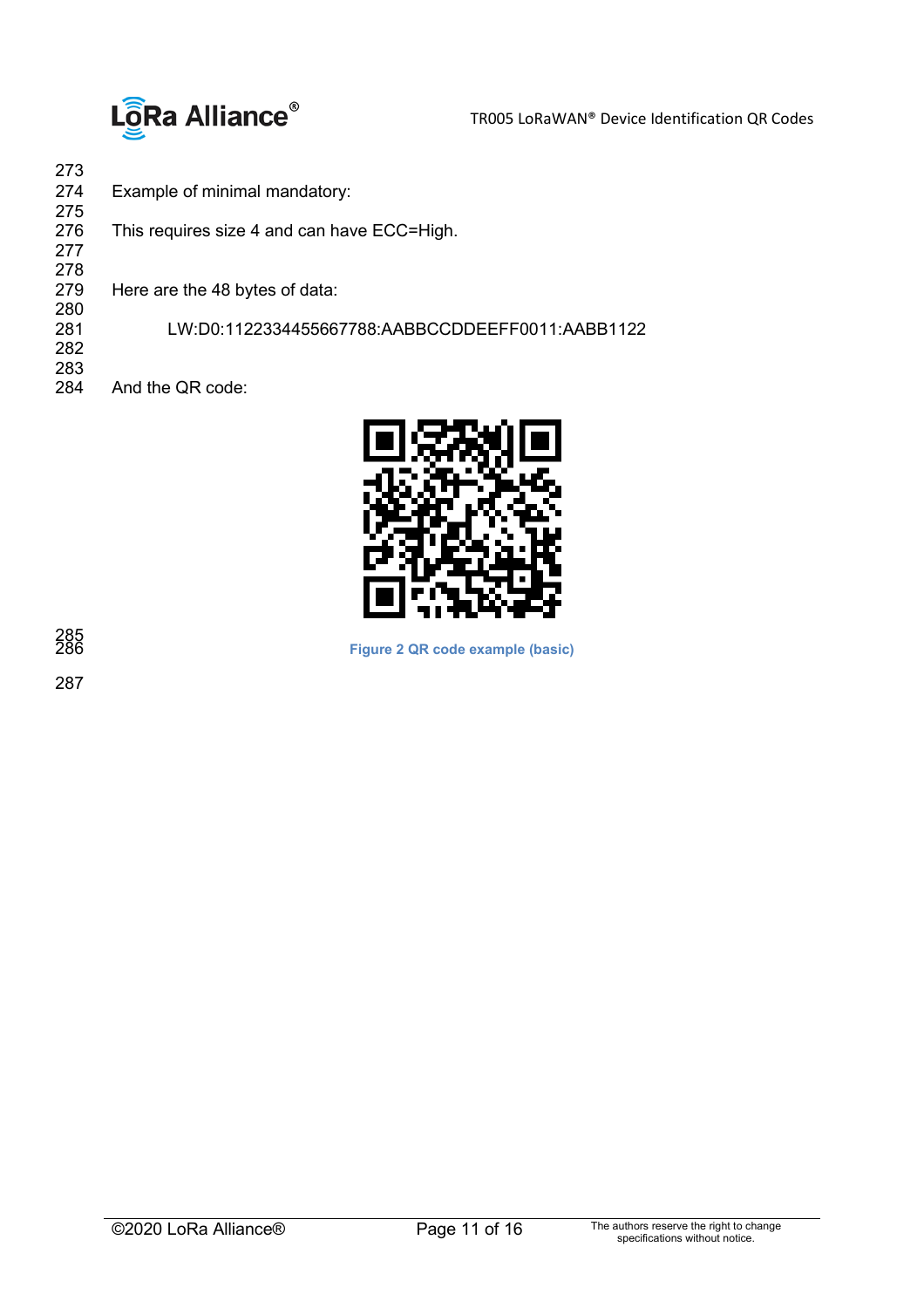

## <span id="page-11-0"></span>288 **5 QR Code Physical Recommendations**

289 The exact physical tag is not specified but MUST comply to the following requirements.

| 292        | Note:                                                                                                        |
|------------|--------------------------------------------------------------------------------------------------------------|
| 293        | Most QR codes default to Medium level of error correction.                                                   |
| 294<br>295 | Version 4 QR code with level medium correction can contain up to<br>62 Binary or 90 Alphanumeric characters. |
| 296<br>297 |                                                                                                              |

#### <span id="page-11-1"></span>298 **5.1 Requirement 1**

299<br>300 300 The QR code format SHALL be correctly readable with standard readers, even when parts 301 of the QR code are dirty or damaged. of the QR code are dirty or damaged.

#### <span id="page-11-2"></span>302 **5.2 Requirement 2**

303<br>304

291

304 The format SHALL allow a QR code with only mandatory parameters to be printed and<br>305 scanned on as little as a 7x7mm surface and still comply with the interoperability and 305 scanned on as little as a 7x7mm surface and still comply with the interoperability and robustness requirement. Rationale: Some devices have tight space constraints on where to 307 print the QR-code and thus need a very small QR-code size.

#### <span id="page-11-3"></span>308 **5.3 Requirement 3**

309<br>310

310 The QR code format SHALL be feasible to be added to the devices in mass production in a<br>311 Cost-efficient manner cost-efficient manner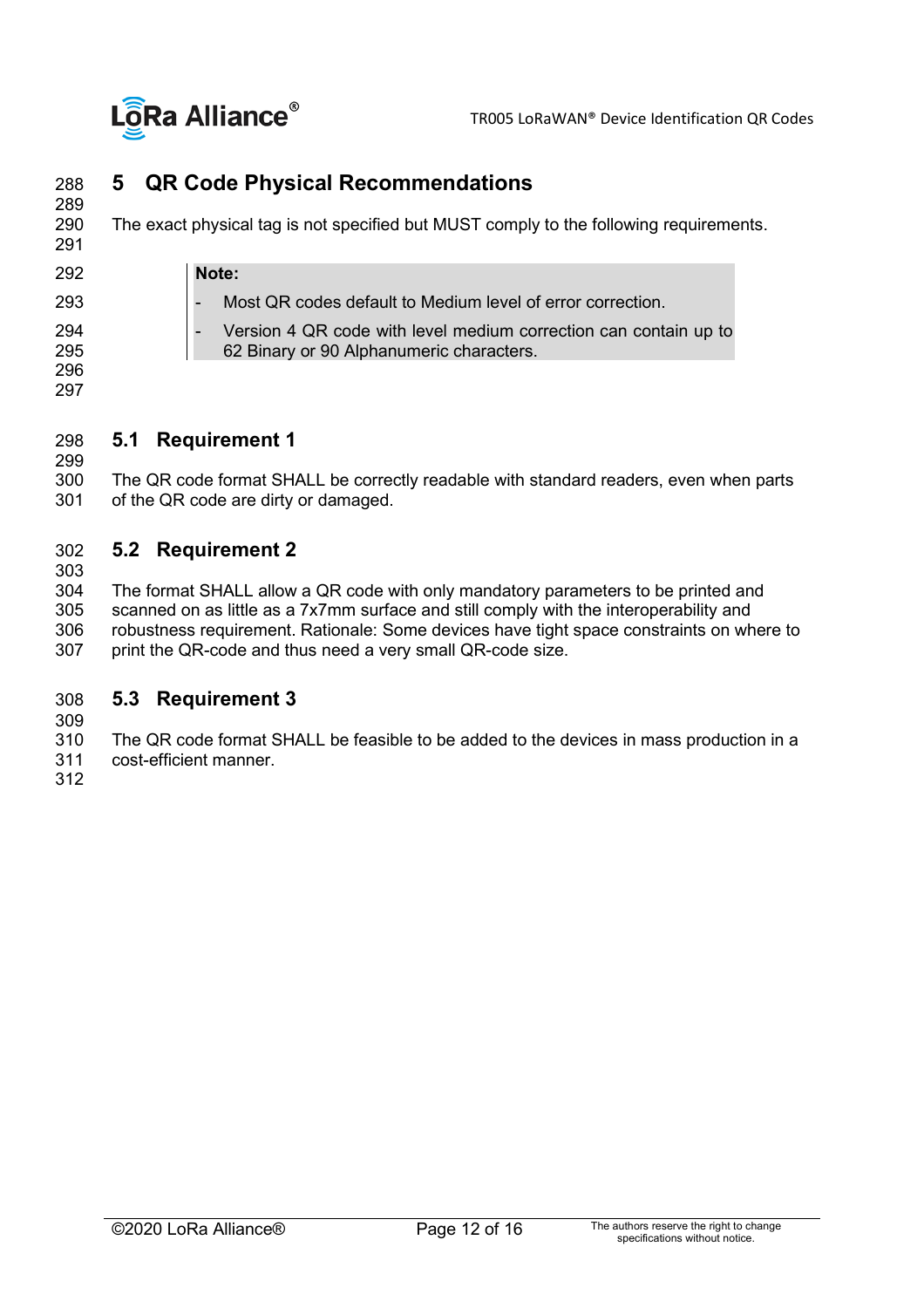

### <span id="page-12-0"></span>313 **Appendix A. Example Generation and Use of OwnerToken**

314<br>315

This is an example of how OwnerToken may be generated and used. There are possibly 316 other ways of managing the OwnerToken. They are all valid as long as they are compliant with the specification in Section [4.2.5.2.](#page-8-0)

318<br>319 319 - At the time of device provisioning on the JS, the JS generates a random OwnerToken and<br>320 assigns it to the DevEUI of the device. Both the DevEUI and the OwnerToken (along with 320 assigns it to the DevEUI of the device. Both the DevEUI and the OwnerToken (along with<br>321 some other attributes, such as AppKey) are stored on the JS. The JS marks the device as 321 some other attributes, such as AppKey) are stored on the JS. The JS marks the device as 322 "unclaimed" at that point. "unclaimed" at that point.

323<br>324 324 - The OwnerToken is provided to the manufacturer to generate the QR code to be printed<br>325 and placed on the end-device. There are other information elements needed for the QR th and placed on the end-device. There are other information elements needed for the QR that 326 are not mentioned here for the sake of brevity.

327<br>328 328 - Device with the QR code is placed inside a box and made available to the final owner<br>329 through a chain of events. The QR code cannot be readily seen from outside the box du 329 through a chain of events. The QR code cannot be readily seen from outside the box during<br>330 this journey. this journey.

331<br>332 - The owner unboxes the device. The owner uses the mobile app provided by her LoRaWAN 333 operator in order to provision the newly-acquired device with her own account.

334<br>335 335 - Mobile app reads the QR code on the device and sends that to a user account 336 management server in the operator domain. management server in the operator domain.

337<br>338 338 - The server contacts the JS as identified by the JoinEUI which is encoded on the QR to<br>339 attempt to claim the device as identified by the DevEUI in order to set its home NS while attempt to claim the device as identified by the DevEUI in order to set its home NS while 340 presenting the OwnerToken as the proof of ownership. The interface allowing this interaction 341 is currently outside the scope of LoRa Alliance.

342<br>343 343 - The JS verifies the device identified by the DevEUI is not claimed and the received<br>344 OwnerToken matches the stored value. If this is the case, the JS marks the device as 344 OwnerToken matches the stored value. If this is the case, the JS marks the device as 345 <br>345 "claimed", and sets the home NS to the value received in the request. "claimed", and sets the home NS to the value received in the request. 346

347 In this example, one-time claim is illustrated. Subsequent unclaim/claim procedures can be 348 implemented by the JS generating and providing a new OwnerToken back to the current owner to be shared with the future owner of the device.

- 350
- 351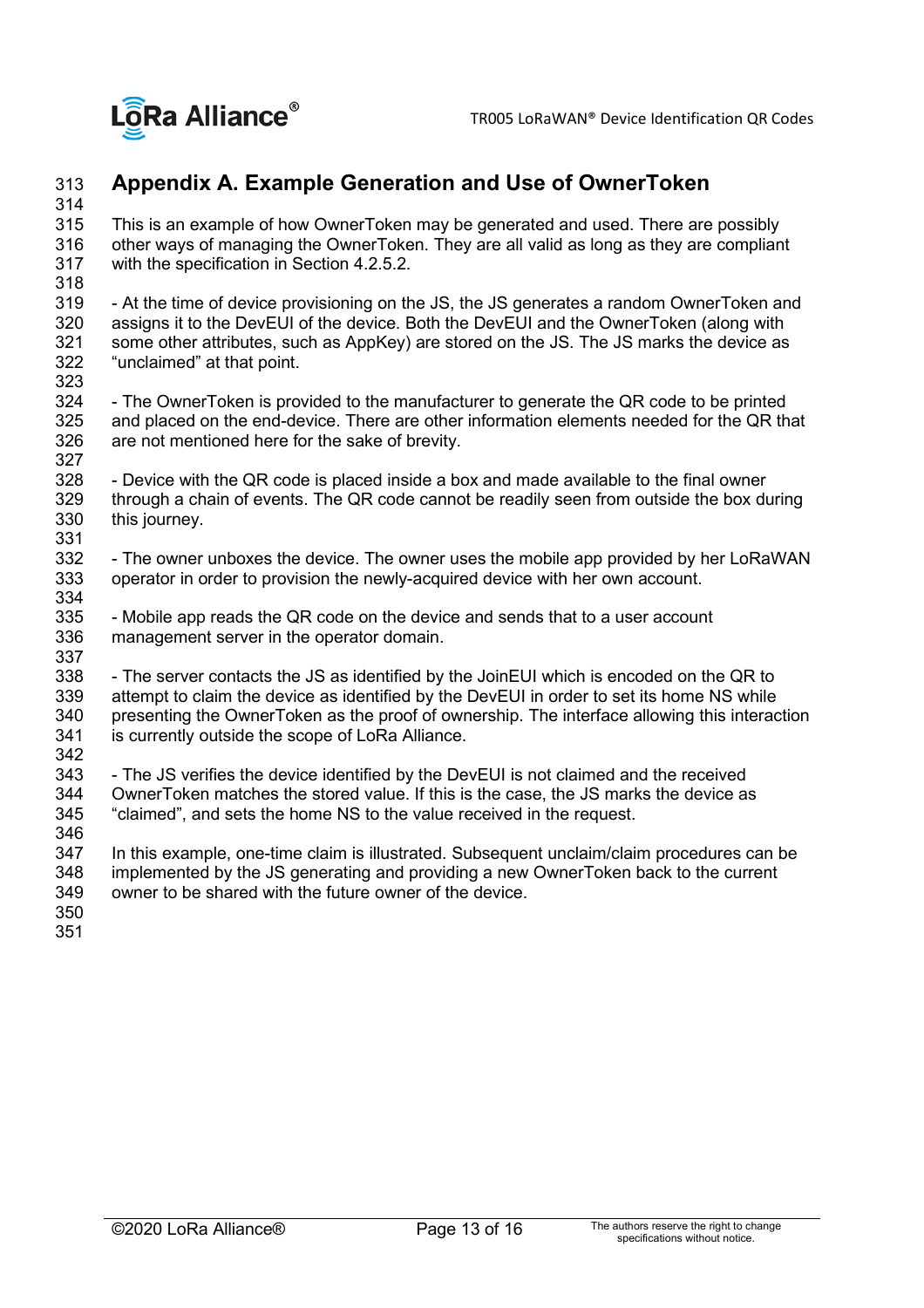

TR005 LoRaWAN® Device Identification QR Codes

<span id="page-13-0"></span>

| 352<br>353 | <b>Glossary</b> |                                                                              |
|------------|-----------------|------------------------------------------------------------------------------|
| 354        | AS              | <b>Application Server</b>                                                    |
| 355        | JS              | Join Server                                                                  |
| 356        | Hex             | Hexadecimal                                                                  |
| 357        | <b>NS</b>       | <b>Network Server</b>                                                        |
| 358        | QR code         | A machine-readable optical label that contains information about the item to |
| 359        |                 | which it is attached                                                         |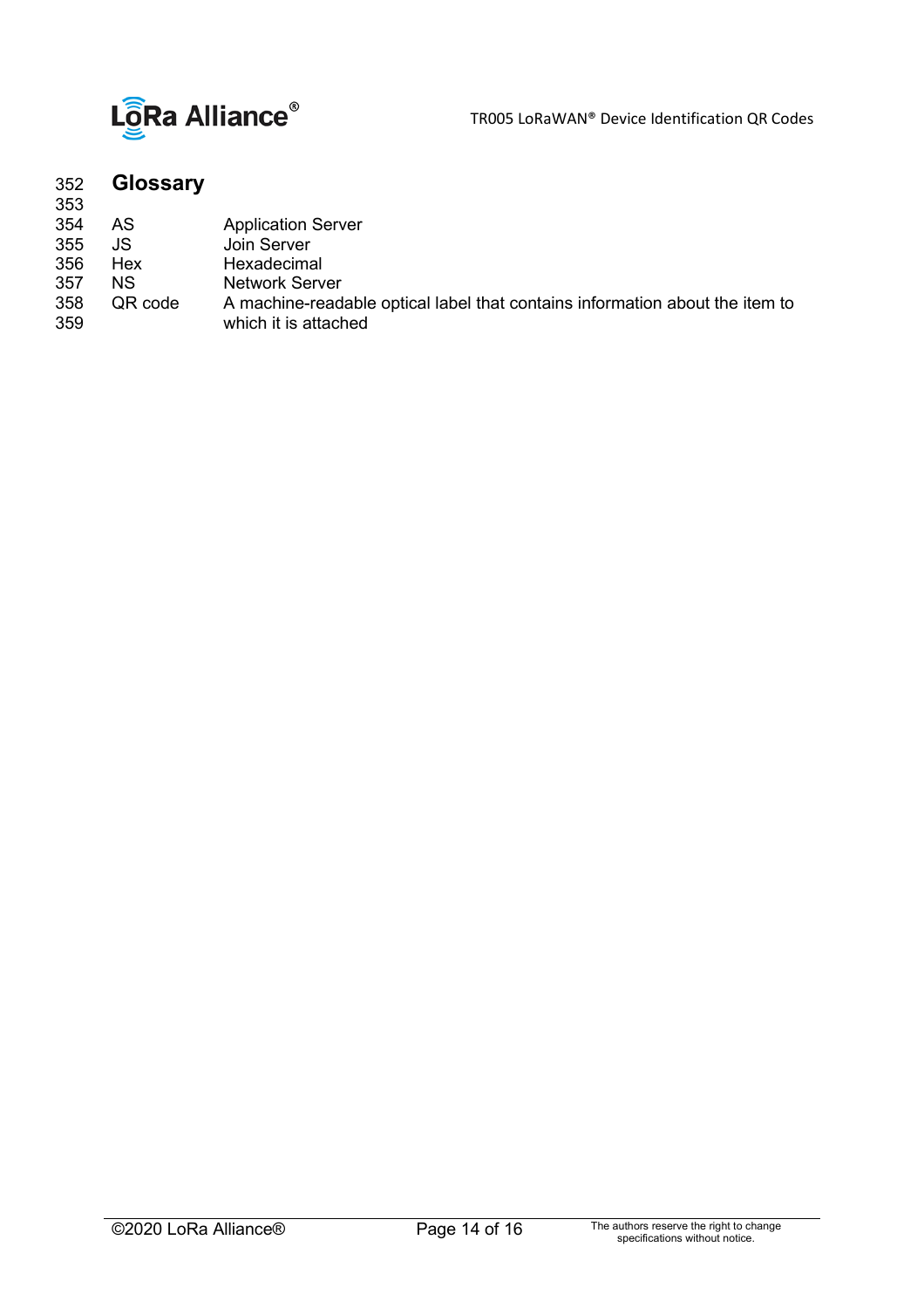

#### <span id="page-14-1"></span><span id="page-14-0"></span>360 **6 Bibliography**

#### 361 **6.1 References**

- 362<br>363 [L2] LoRaWAN™ 1.0.3 Specification, LoRa Alliance, March 20, 2018
- <span id="page-14-2"></span>364<br>365 365 [BE] LoRaWAN™ Backend Interfaces 1.0 Specification, LoRa Alliance, October 11, 2017
- 366<br>367 367 [CRC] Modicon Modbus Protocol Reference Guide, Modicon Inc., June, 1996.<br>368 (http://modbus.org/docs/PI\_MBUS\_300.pdf) 368 [\(http://modbus.org/docs/PI\\_MBUS\\_300.pdf\)](http://modbus.org/docs/PI_MBUS_300.pdf))
- 369<br>370 370 [RFC5234] Augmented BNF for Syntax Specifications: ABNF, IETF 5234, IETF, January, 2008.
- 
- 372 [VID] https://lora-alliance.org/resource-hub/lora-alliance-vendor-id-qr-code
- 374
- 375
- 376